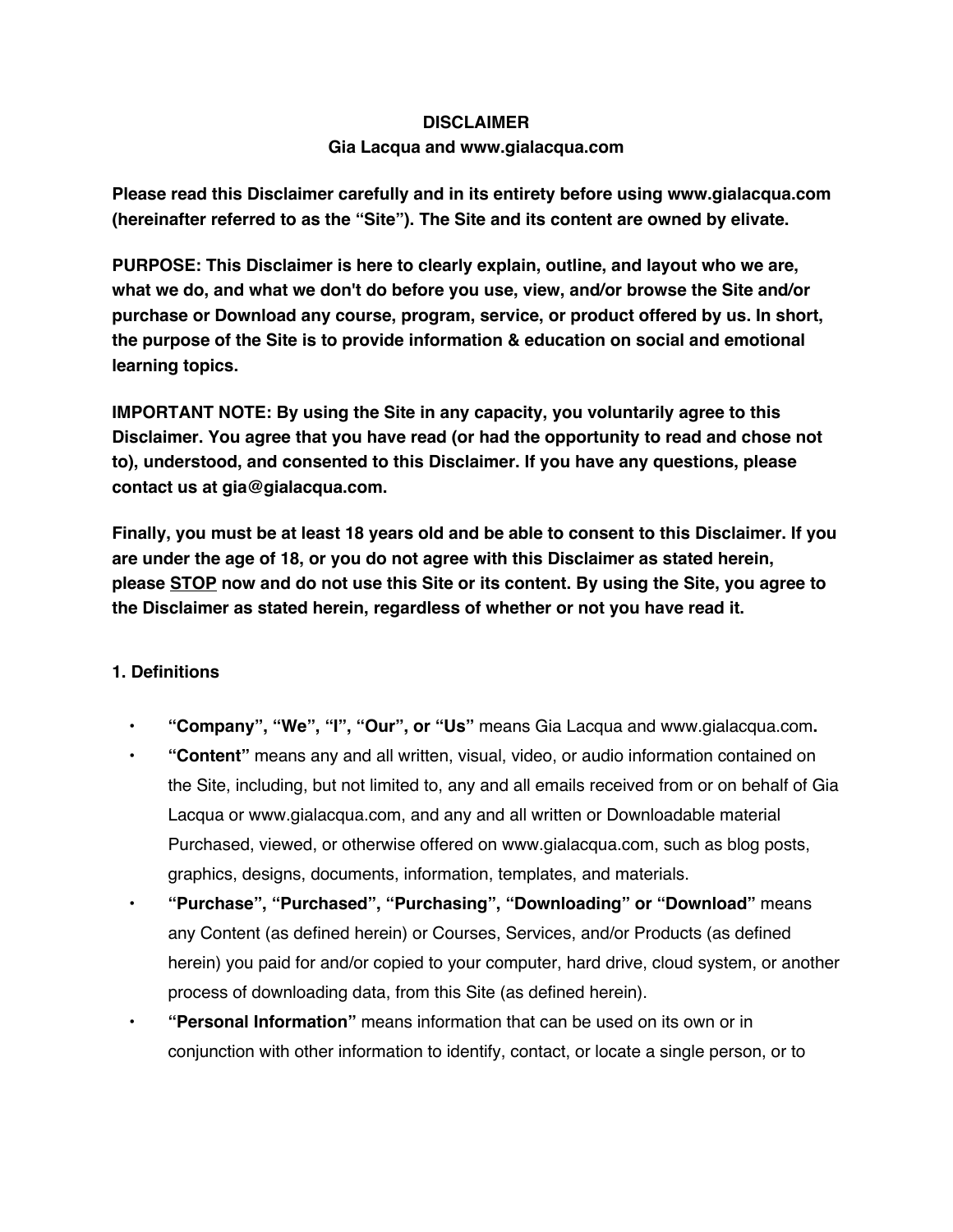identify an individual in context. For example, personal information includes your name, address, email address, telephone number, etc.

- **• "Site, Courses, Services, and/or Products"** means www.gialacqua.com and its associated pages, Content, email list, social media posts, blog posts, courses, coaching services, group courses or programs, templates, contracts, forms, or guides, guides, eBooks, forms, worksheets, workbooks, website materials, and/or templates available on the Site.
- **• "Site"** means www.gialacqua.com and any and all of its pages, tabs, or sub-pages and "Content", as defined herein.
- **• "You" or "Your"** means the user, customer, or viewer of the Site.

## **2. Disclaimer**

The Site, Courses, Services, and/or Products are intended for **informational & educational** purposes only and are not intended as professional medical advice by us. By accessing and using the Site, Courses, Services, and/or Products, such use shall constitute your agreement that the Site, Courses, Services, and/or Products is not professional medical advice and shall not be relied upon by you as such.

# **3. Affiliate Links/Products**

From time to time, we link to products or services we love using affiliate links. This means that we may receive a small percentage or fee for referring you to any product you may purchase from one of those sites. These small fees help sustain our small business. We truly appreciate your support.

## **4. Sponsored Posts**

We may feature sponsored blog posts. If we do, we will clearly state that the post is sponsored and by whom in the post. While we are committed to only featuring sponsored content from companies or products we have tried and loved, we make no warranties, guarantees, or representations as to the effectiveness or safety of said products or services. You should use them at your own risk and make all the appropriate investigations you need to on your own to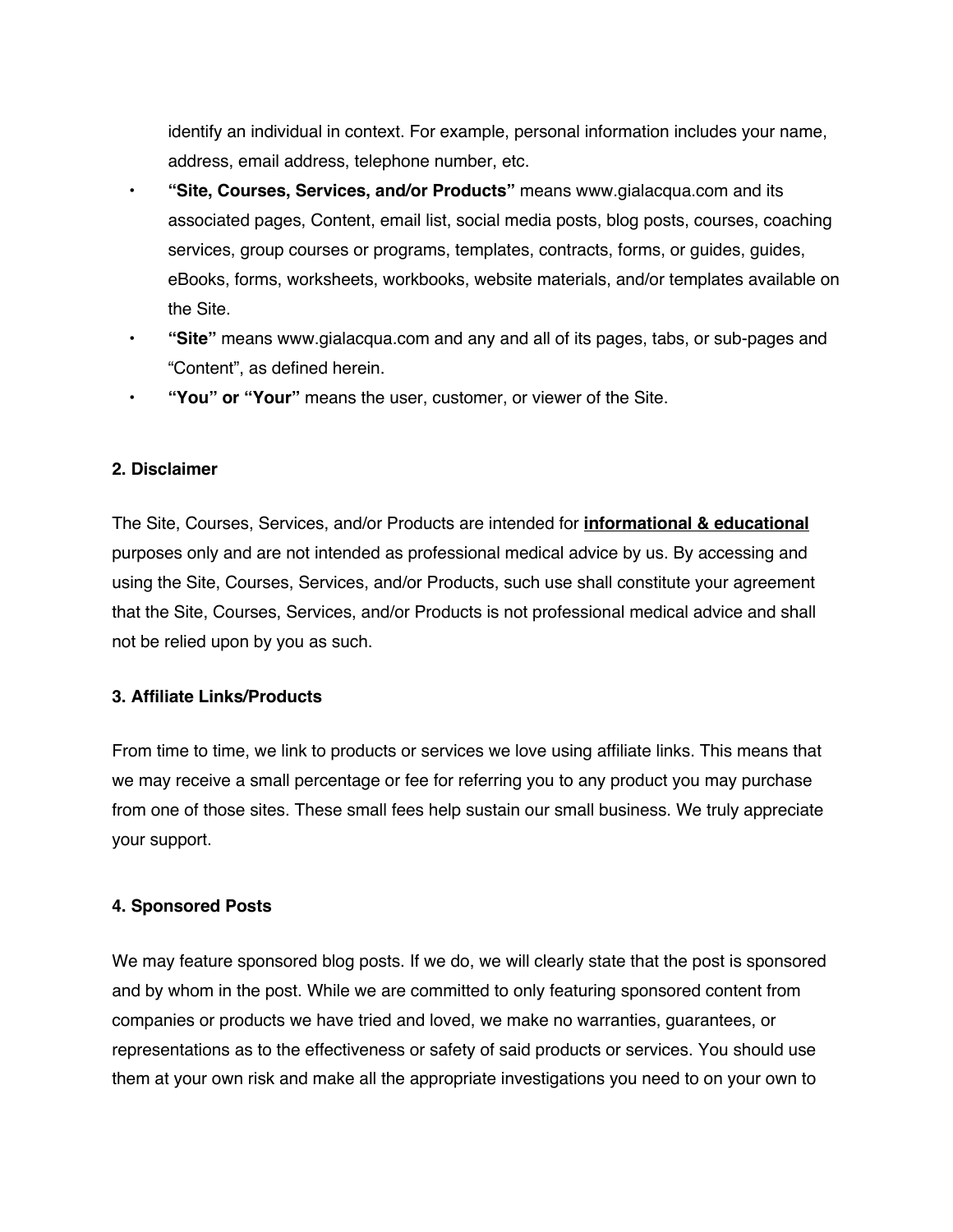feel comfortable using them. Please feel free to email us at gia@gialacqua.com if you have any questions about our sponsored posts.

### **5. Information Is No Substitute for Professional Advice**

The Content contained on this Site is not a substitute for the advice of your attorney, physician, medical professional, mental health professional, financial advisor, accountant, or any other professional you consult or should consult. This Site simply contains informational and educational material and information.

### **6. No Warrantees, Guarantees, or Representations**

Although we do our best to maintain the Site and its Content, we do not warranty, guaranty, or represent that our Content or Site, Courses, Services, and/or Products are accurate, complete, reliable, or free of errors or that they pertain to your particular circumstances or health situation. Although we do our best to update the Site, we also cannot guarantee -- due to how rapidly things change -- that all of our Content is up to date or completely accurate.

## **7. Disclaimer of Liability**

To the extent permitted by law, we disclaim any and all liability pertaining to your use, purchase, or download of the Site, Courses, Services, and/or Products. Please use the Site, Courses, Services, and/or Products at your own risk, after making an independent assessment of risk.

#### **8. Testimonials/Examples**

The Testimonials or examples on the Site are simply that: examples. While they are all accurate and authentic, we are not making any claims that YOU will experience the same or better results from using or purchasing the Site, Courses, Services, and/or Products.

#### **9. No Endorsements**